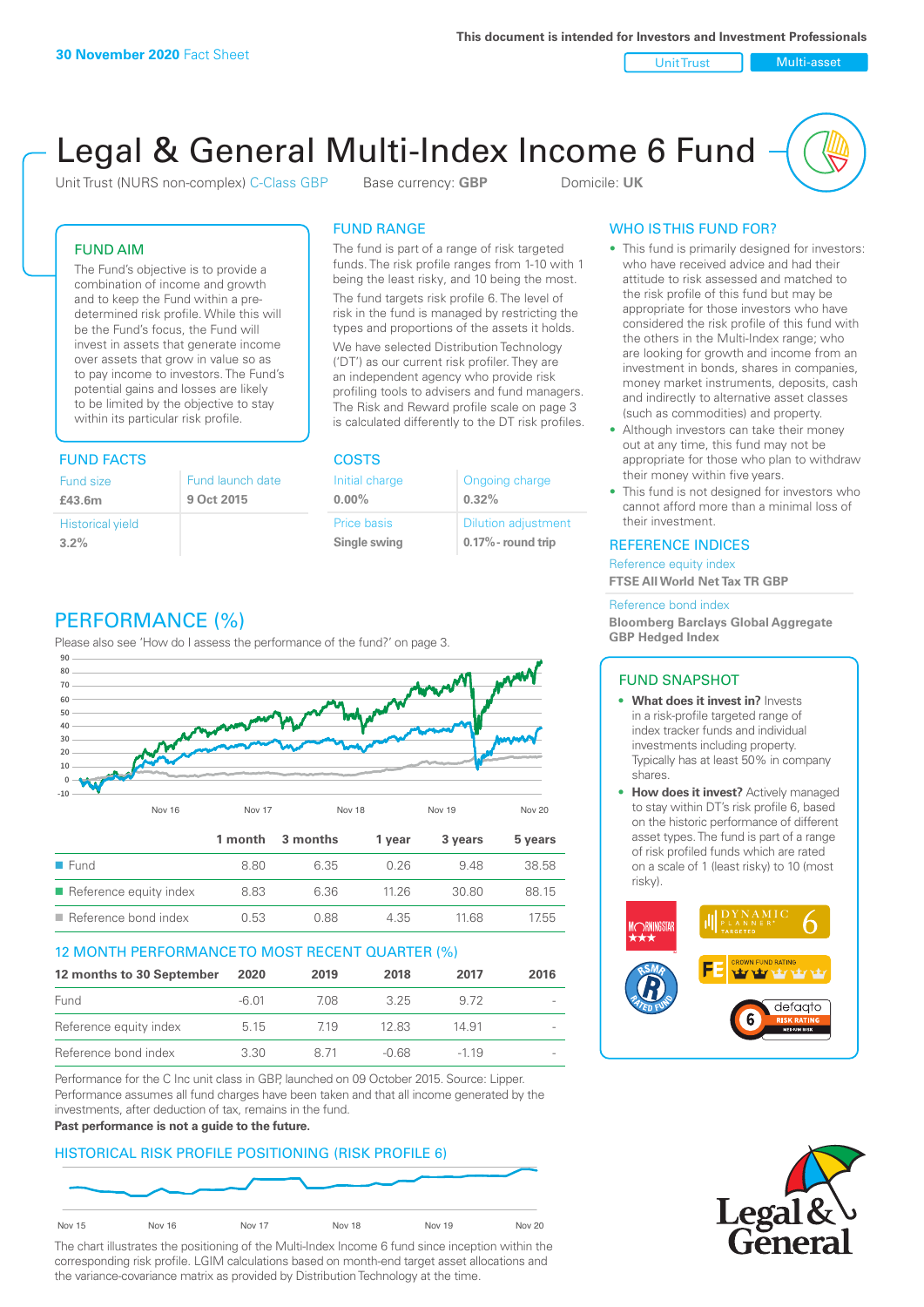## Legal & General Multi-Index Income 6 Fund

Unit Trust (NURS non-complex) C-Class GBP

## PORTFOLIO BREAKDOWN

All data source LGIM unless otherwise stated. Totals may not sum due to rounding.





## FUND MANAGERS

The fund managers have responsibility for managing the multi-index fund range. They are part of the Multi-Asset Funds (MAF) team in LGIM. This team focuses on designing and managing multi-asset funds that are tailored to match the specific objectives of various client types. The team sits within a wider Asset Allocation team which combines both depth of experience with a broad range of expertise from different fields, including fund management, investment consulting and risk management roles.

## TOP 10 HOLDINGS (%)

| UK Equities Index Trust          | 13.5 |
|----------------------------------|------|
| iShares UK Equity (dividend)     | 9.5  |
| US Equities Index Trust          | 8.0  |
| High Income Trust                | 6.5  |
| EM Debt USD Index Trust          | 6.0  |
| Emerging Market Index Trust      | 6.0  |
| Europe Equities Index Trust      | 5.8  |
| Pacific Equities Index Trust     | 5.5  |
| <b>EM Debt Local Index Trust</b> | 5.0  |
| UK 250 Index                     | 4.5  |
|                                  |      |